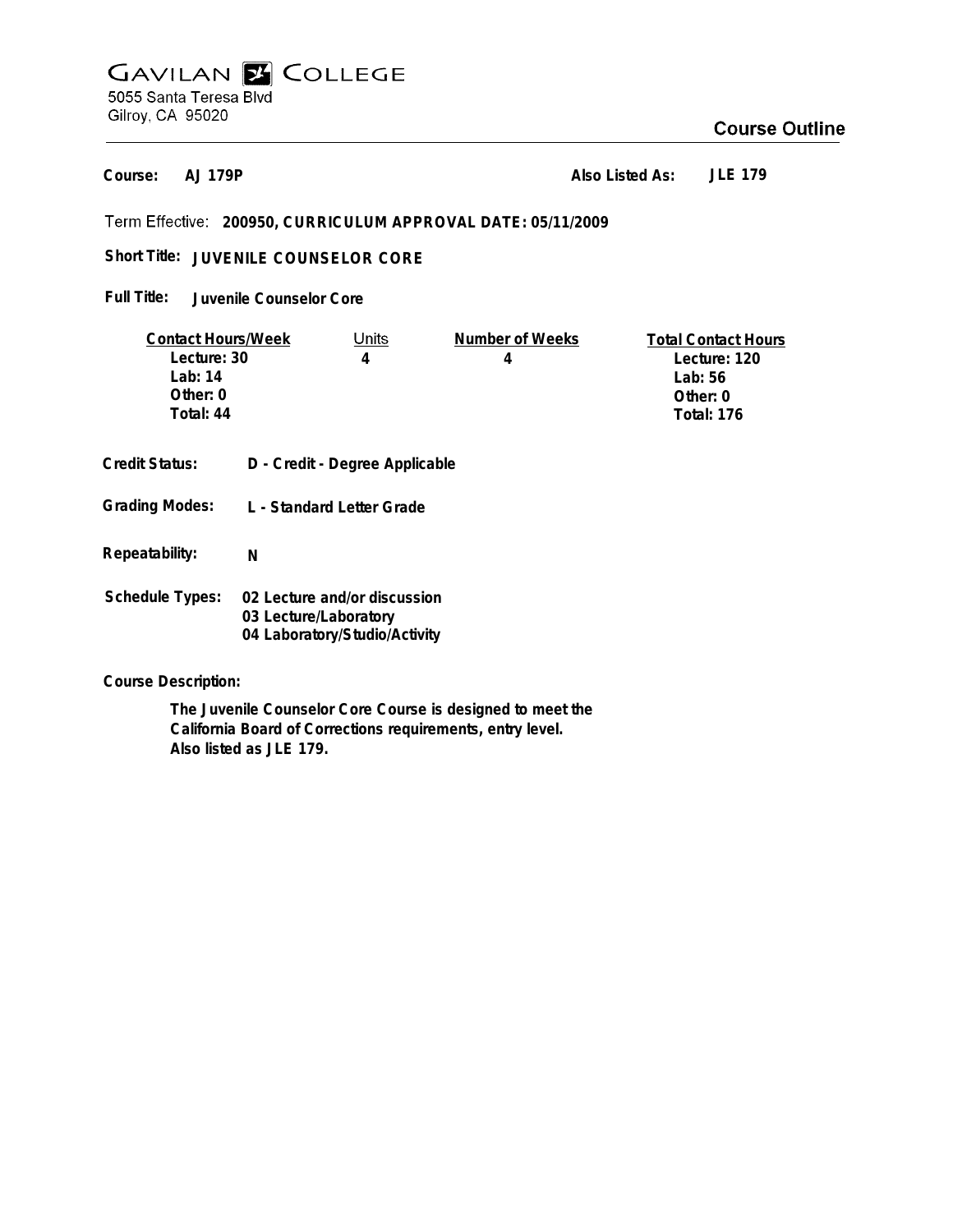**ARTICULATION and CERTIFICATE INFORMATION Associate Degree: CSU GE: IGETC: CSU TRANSFER: Transferable CSU, effective 200870 UC TRANSFER: Not Transferable**

#### **PREREQUISITES:**

### **COREQUISITES:**

**STUDENT LEARNING OUTCOMES:**

**1. Identify: Roles and responsibilities of the JCO; codes, statutes and other legal documents; medical and mental health issues; major types of reports; guidelines for use of force; intake, classification and release procedures; juveniles rights per Title 15; basic types of communication; behaviors that indicate a juvenile is in crisis; problems that can occur during visits; areas to search; emergency situations; key figures in court; typical vehicle transportation duties;**

**Measure: written exam**

**ILO: 7, 6, 3, 2,**

**2. Define: Ethics; medical and mental health issues; use of force according to Title 15; contraband and evidence; chain of custody;**

**Measure: written exam**

**ILO: 7, 6, 3, 2**

**3. Describe: Medical and mental health issues; major types of reports; verbal and non-verbal gang communication; the importance of cooperative and collaborative relationships between other agencies and field staff; universal safety precautions; common places for hiding contraband; steps to preserve a crime scene; principles of effective communication; proper steps to lock and unlock doors/gates; steps to follow when preparing for a vehicle transport; Measure: written exam**

**ILO: 7, 6, 3, 2, 1**

**4. Discuss: organization of reports; psychological and physiological factors that may affect a JCO before/during/after a physical altercation with a juvenile; priorities and responsibilities during an emergency; common reasons why a JCO would be required to testify in court;**

**Measure: written exam**

**ILO: 7, 6, 3, 2, 1**

**5. Explain: types of medical and mental health issues; uses of major types of reports; dynamics of gang culture; limitations for use of handcuffs; reasons for following proper intake and receiving procedures; purpose and intent for classification; reasons for proper safety and health procedures; reasons for effective ce in court; rules of**

**evidence; methods to speak to a juvenile who is not complying with commands; four levels of active listening; difference between empathy and sympathy; procedures for requesting mental health services; importance of the parent's role in rehabilitation of the juvenile; purpose of a Sallyport; techniques for conducting facility searches; legal principles involved in searches; concept and procedure for isolating and confining a fire; purpose and goals of performance based conditioning;**

**Measure: written exam and role playing ILO: 7, 6, 3, 2, 1**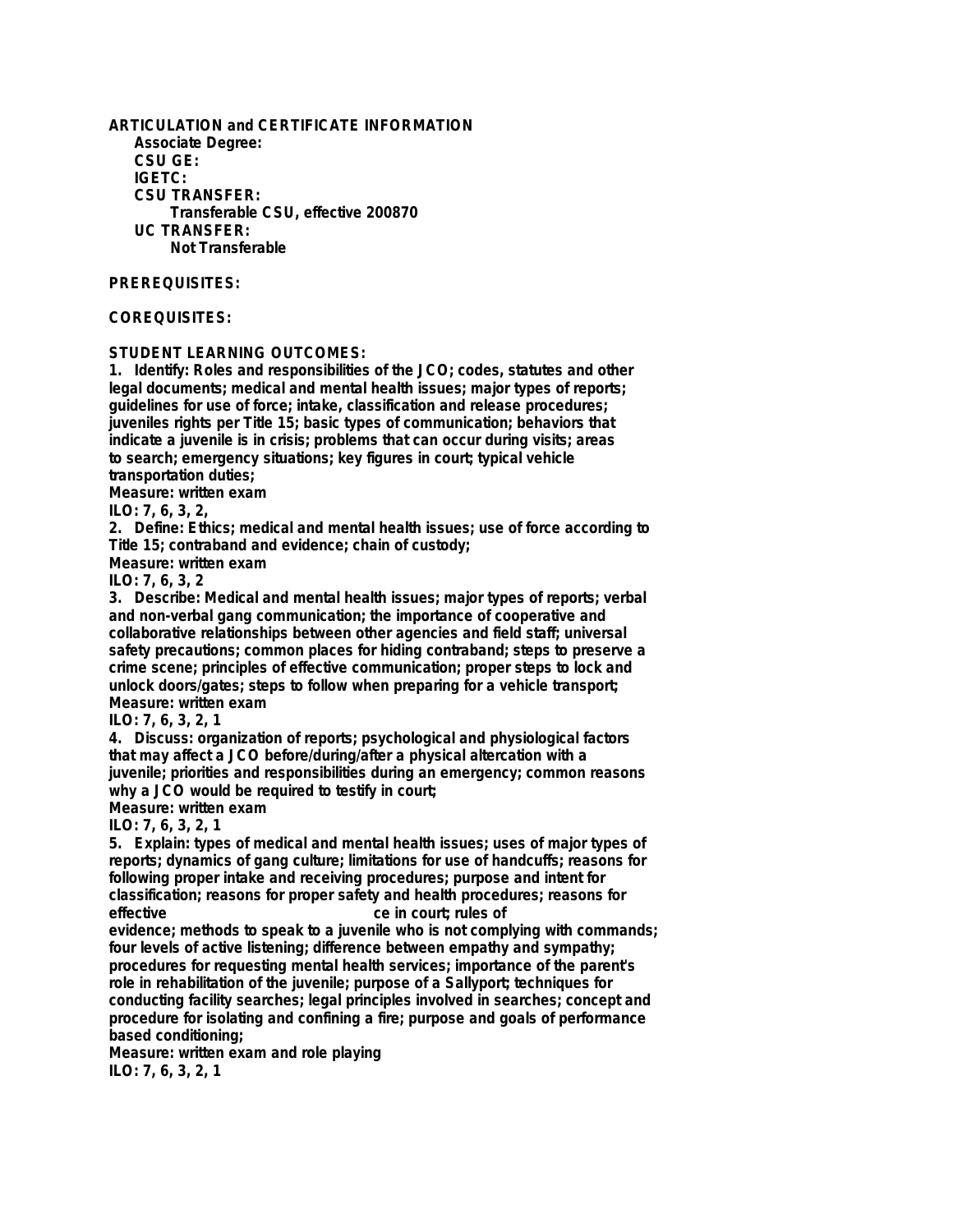**6. Demonstrate: interviewing and note taking techniques; proofreading and revision techniques; behaviors or verbal interventions to de-escalate problems; defensive tactics; effective communication skills; searching an area of a juvenile detention facility; use of fire extinguishing equipment; effective testifying as a witness; assisting a cooperative/uncooperative handcuffed or restrained juvenile into/out of a vehicle; physical tasks and conditioning; CPR/FA techniques.**

**Measure: performance and demonstration ILO: 7, 6, 3, 2, 1**

## **TOPICS AND SCOPE:**

**Curriculum Approval Date: 05/11/2009**

- **1. California Justice Systems Orientation**
- **3 hours**
- **A. Roles and Responsibilities of the Juvenile Counselor**
- **B. Juvenile Justice System and Process**
- **2. Codes, Statutes, and Other Legal Foundations**
- **3 hours**
- **A. Legal Foundations for Juvenile Institutions**
- **B. Reference Use of the Codes, CYA and Juvenile Court Rules**
- **C. Common Lawsuits against Correctional Agencies and Employees**
- **3. Identifying Psychological/Medical Problems**
- **13.5 hours**
- **A. Behavioral Observation**
- **B. Indicators of Physical/Medical problems**
- **C. Indicators of Child abuse**
- **D. Indicators of Substance Use and Abuse**
- **E. Indicators of Suicidal tendencies.**
- **4. Identifying Security Problems and Predictors**
- **8 hours**
- **A. Classification System**
- **B. Common Types of Contraband**
- **C. Common Weapons**
- **D. Problems with Non-inmate Movement**
- **E. Escape Risk**
- **5. Identifying Social/Cultural Patterns**
- **27 hours**
- **A. Ethnic/Cultural Factors**
- **B. Indicators of Gang Affiliation**
- **C. Group Dynamics**
- **6. Arrest, Search, and Seizure (PC831)**
- **6 hours**
- **A. Laws of Arrest**
- **B. Ethics**
- **C. Discretionary Decision Making**
- **D. Search and Seizure**
- **7. Assaultive Behavior and Restraint Technique**
- **30 hours**
- **A. Legal issues**
- **B. Assaultive Behavior Principles**
- **C. Management of Assaultive Behavior**
- **D. Evasive Self-Defense**
- **E. Mechanical Restraints**
- **8. Transport/Escort**
- **4 hours**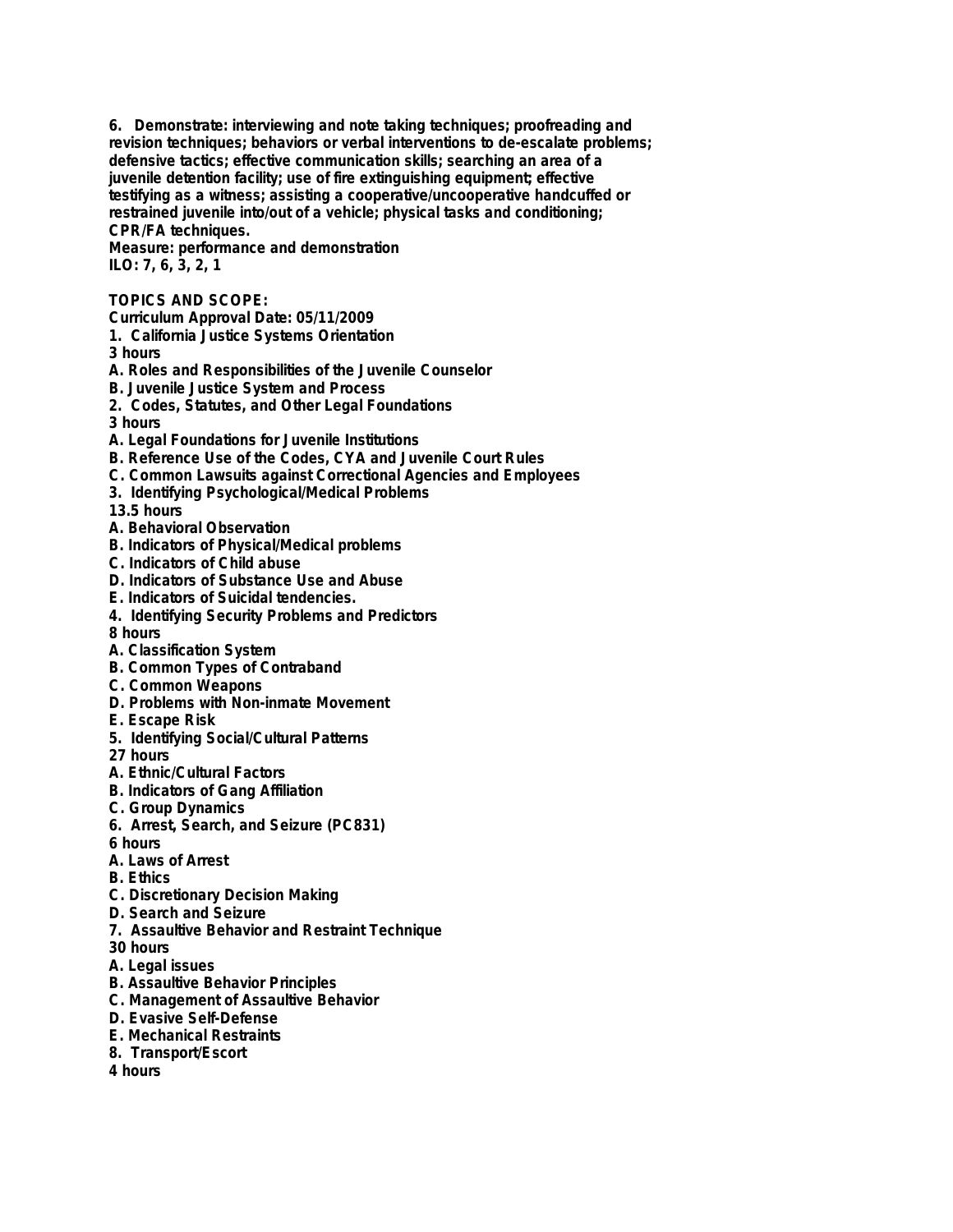**A. Preparation and Follow-up for Transport B. Transport/Escort Procedure 9. Daily Supervision 8 hours A. Handling Emergencies B. Handling Medications C. Safety/health Standards and Procedures D. Handling Daily Tasks E. Recreation and Leisure F. Work Details 10. Securing the Institution 8 hours A. Juvenile Counts B. Locks and Keys C. Security Checks 11. Group and Individual Casework 9 hours A. Scope of the Juvenile Counselor-Client Relationship B. Resources and Referrals C. Crisis Intervention D. Institutional Casework E. Group Counseling F. Counseling Goals and Plans 12. Report Writing 10 hours A. Interviewing and Information gathering B. Style and Content of Reports. 13. Booking and Receiving 4 hours A. Legal Forms and Reports B. Classification and Housing 14. Public Relations 6 hours A. Responding to Questions, Requests, and/or Comments from the public B. Media relations 15. Testifying in Court 3 hours A. Court Procedure, Role and Process B. Courtroom Demeanor and Dress 16 First Aid/CPR 16 hours A. First Aid B. CPR 17. Physical Conditioning 17.5 hours A. Building Endurance B. Building Strength 18. Review and Examinations Note: Subject areas may be rearranged as necessary within the course but content will remain the same. METHODS OF INSTRUCTION:**

**Lecture/Lab. Individualized direction and instruction as appropriate, depending upon student need.**